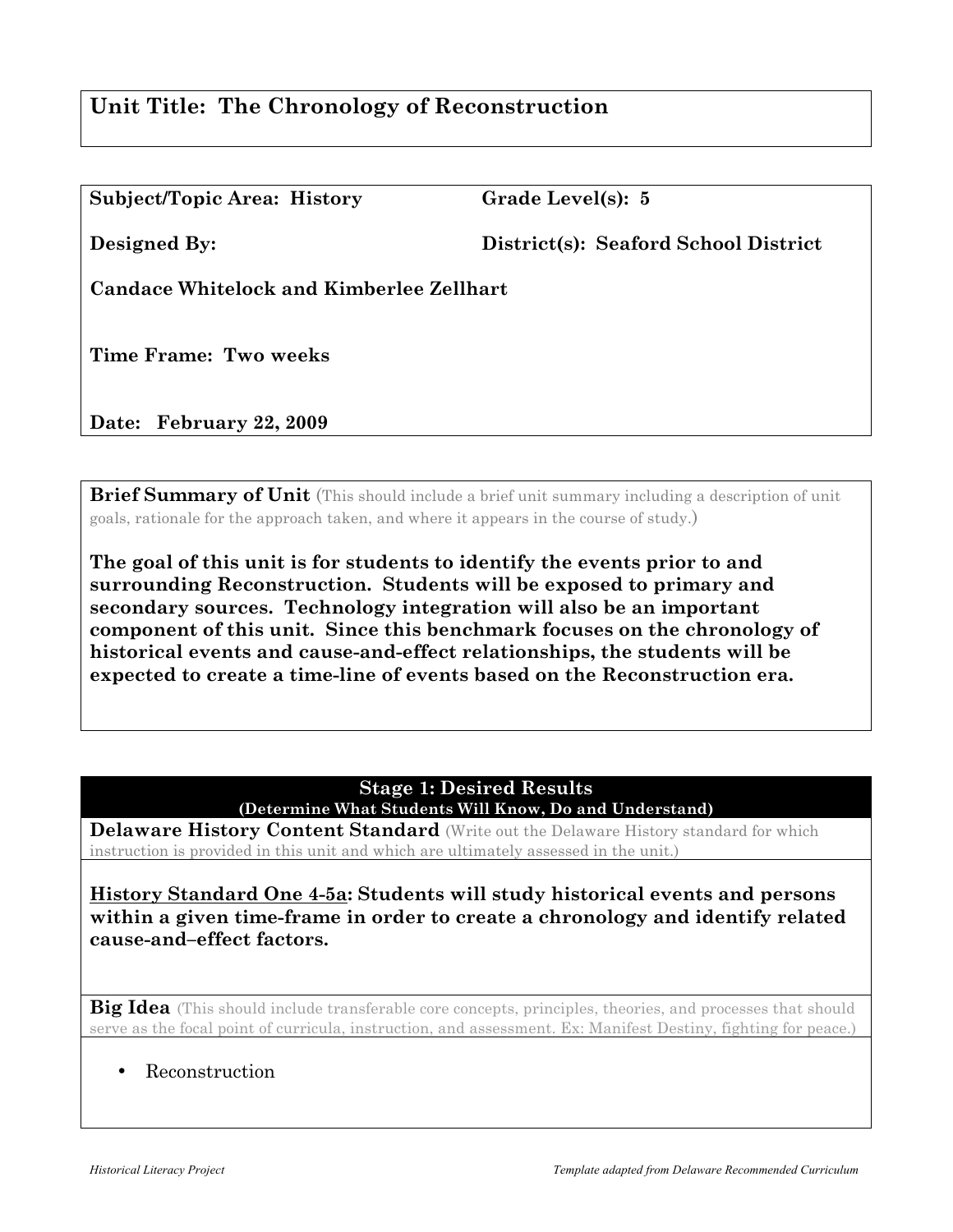**Unit Enduring Understandings** (This should include important ideas or core processes that are central to the unit and transferable to new situations beyond the classroom. Stated as full-sentence statements, the understandings specify what we want students to understand about the Big Ideas Ex: All sources contain some level of bias.)

- *A historian must logically organize events, explain cause-and-effects, and draw conclusions from a variety of sources.*
- *The questions a historian chooses to guide historical research that creates accurate chronologies will affect which events will go into the chronology (time-line) and which will be left out.*

**Unit Essential Question(s)** (This should include open-ended questions designed to guide student inquiry and focus instruction for "uncovering" the important ideas of the content. Please consult the history clarification documents at http://www.doe.k12.de.us/ddoe/files/pdf/History Clarifications.pdf for a list of essential questions that the Delaware Department of Education has deemed to be in alignment with the standards.)

- **Did the outcome of the Civil War lead to Reconstruction?**
- **Why was Reconstruction considered by historians to be one of the boldest experiments in American history?**
- **What major cause-and-effect relationships occurred during Reconstruction?**

**Knowledge & Skills (**This should include key knowledge and skills that students will acquire as a result of this unit. Ex: difference between a primary and secondary source, historians use different sources.)

It should also include what students will eventually be able to do as a result of such knowledge and skill Ex: analyze a primary source document, .)

## *Students will know….*

- *Reconstruction*
- *Carpetbaggers*
- *Scalawags*
- *Freedmen's Bureau*
- *Sharecropping*
- *Segregation*
- *Black Codes*
- *Radical Republicans*

*Students will be able to…*

- **Differentiate between primary and secondary sources**
- **Describe and explain the events leading up to Reconstruction**
- **Create a timeline of the major events of Reconstruction**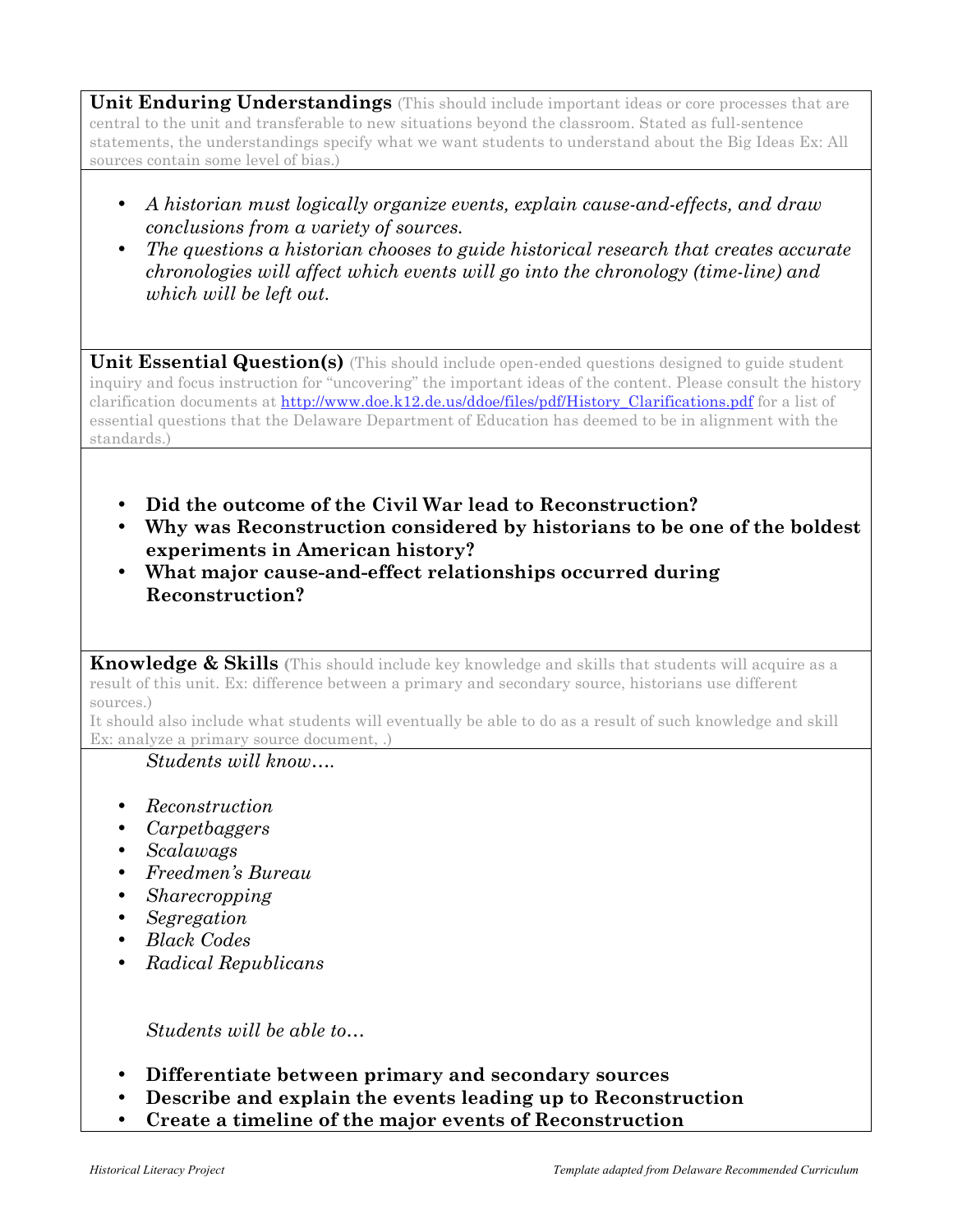### **Stage 2: Assessment Evidence (Design Assessments To Guide Instruction)**

(This should include evidence that will be collected to determine whether or not the Desired Results identified in Stage One have been achieved? [Anchor the unit in a performance task that requires transfer, supplemented as needed by other evidence –quizzes, worksheets, observations, etc.]

**Suggested Performance Task(s) (**Strive for an authentic task that will yield evidence of student mastery of the targeted benchmark. Ex: a book or movie review, closing statement, a Photo Story documentary, a student composed section of a history text, a timeline.)

# **Essential Question Measured by the Transfer Task:**

| Prior Knowledge  | Now that you have examined and studied the<br>events leading up to and surrounding<br>Reconstruction, you are ready to organize the<br>major events of Reconstruction.                                                                                                                                                                                    |
|------------------|-----------------------------------------------------------------------------------------------------------------------------------------------------------------------------------------------------------------------------------------------------------------------------------------------------------------------------------------------------------|
| Problem          | Your school's principal has asked you to set up an<br>exhibit of the Reconstruction period, highlighting<br>important events.                                                                                                                                                                                                                             |
| Role/Perspective | You will need to include major events from the<br>Reconstruction period in your project which will<br>be displayed in the exhibit.                                                                                                                                                                                                                        |
| Product          | You are responsible for creating an accordion<br>book or billboard project (foldable). Your project<br>must include at least 8 events in chronological<br>order with illustrations and detailed<br>explanations. You must also include a written<br>summary which describes the cause-and-effect<br>relationships between the events on your<br>timeline. |

**Rubrics for Performance Task (**Be sure to align your rubric to the benchmark. A student should not be able to score well on a rubric if he or she has not mastered the standard/benchmark itself.)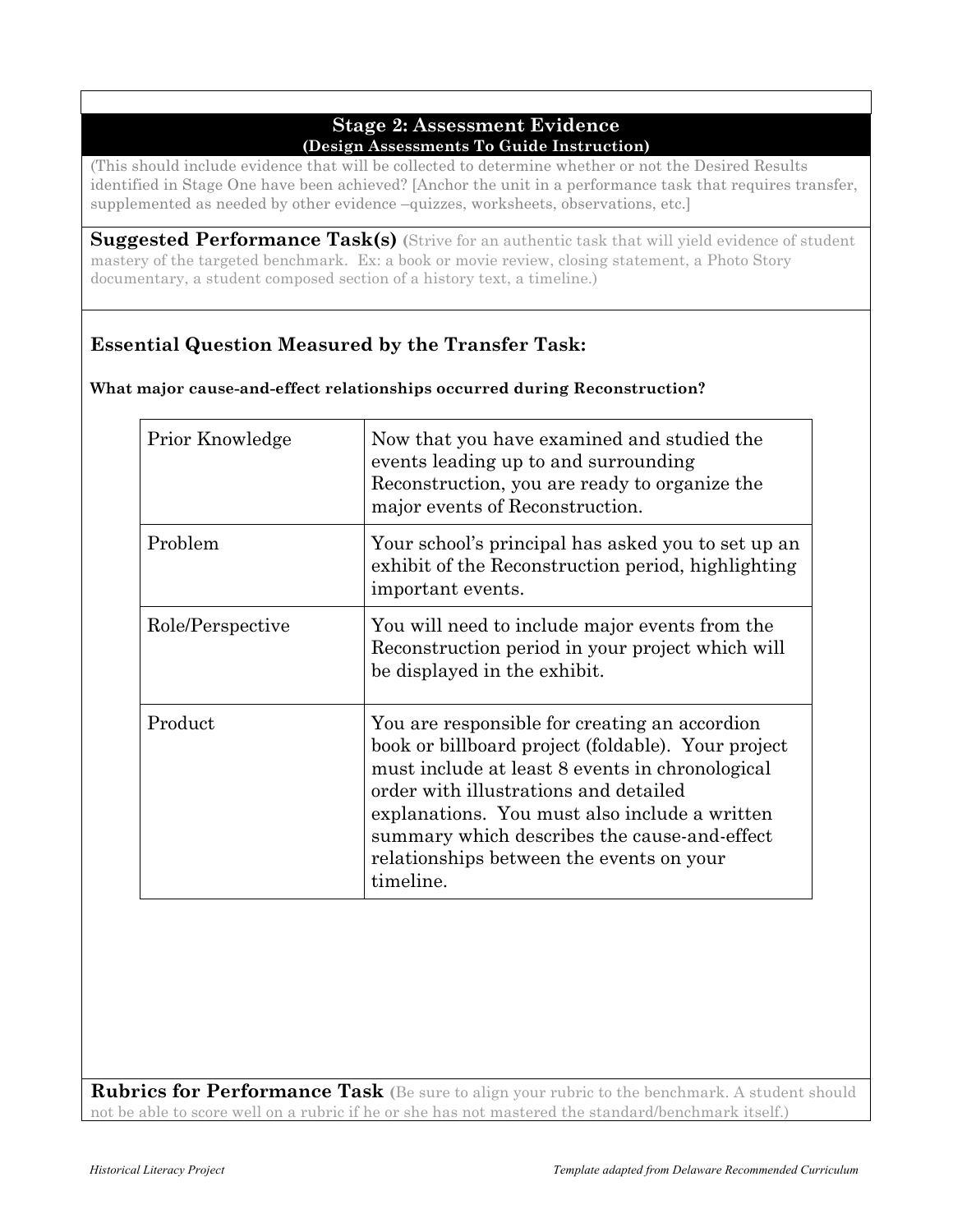| Scoring<br>Category                                                               |                                                                                                                          |                                                                                                                               |                                                                                                                                        |
|-----------------------------------------------------------------------------------|--------------------------------------------------------------------------------------------------------------------------|-------------------------------------------------------------------------------------------------------------------------------|----------------------------------------------------------------------------------------------------------------------------------------|
| This timeline<br>contains                                                         | <b>Score Point 3</b>                                                                                                     | <b>Score Point 2</b>                                                                                                          | <b>Score Point 1</b>                                                                                                                   |
| major<br>Reconstruction<br>events in<br>chronological<br>order                    | This timeline<br>contains 8 major<br>events in<br>chronological<br>order                                                 | This timeline<br>contains 6 major<br>events in<br>chronological<br>order                                                      | This timeline<br>contains 4 major<br>events in<br>chronological order                                                                  |
| illustrations<br>depicting critical<br>events                                     | This timeline<br>contains<br>suitable<br>illustrations<br>depicting critical<br>events                                   | This timeline<br>contains partial<br>illustrations<br>depicting critical<br>events                                            | This timeline<br>contains minimal<br>illustrations<br>depicting critical<br>events                                                     |
| appropriate<br>explanations of<br>the illustrations                               | This timeline<br>contains<br>appropriate<br>and thorough<br>explanations of<br>the illustrations                         | This timeline<br>contains<br>appropriate or<br>partial<br>explanations of<br>the illustrations                                | This timeline<br>contains minimal<br>explanations of<br>the illustrations                                                              |
| a summary<br>describing the<br>cause-and-effect<br>relationships of<br>the events | The summary<br>provides an<br>appropriate<br>and thorough<br>description of<br>the cause-and-<br>effect<br>relationships | The summary<br>provides an<br>appropriate<br>and <b>partial</b><br>description of<br>the cause-and<br>effect<br>relationships | The summary<br>provides an<br>inappropriate<br>and/or minimal<br>description of the<br>cause-and-effect<br>relationships               |
|                                                                                   |                                                                                                                          |                                                                                                                               | Total Score:<br>Above the<br>Standard:<br>10 to 12<br>Meets the<br>Standard:<br>7 to 9<br><b>Below the</b><br>Standard:<br>7 and below |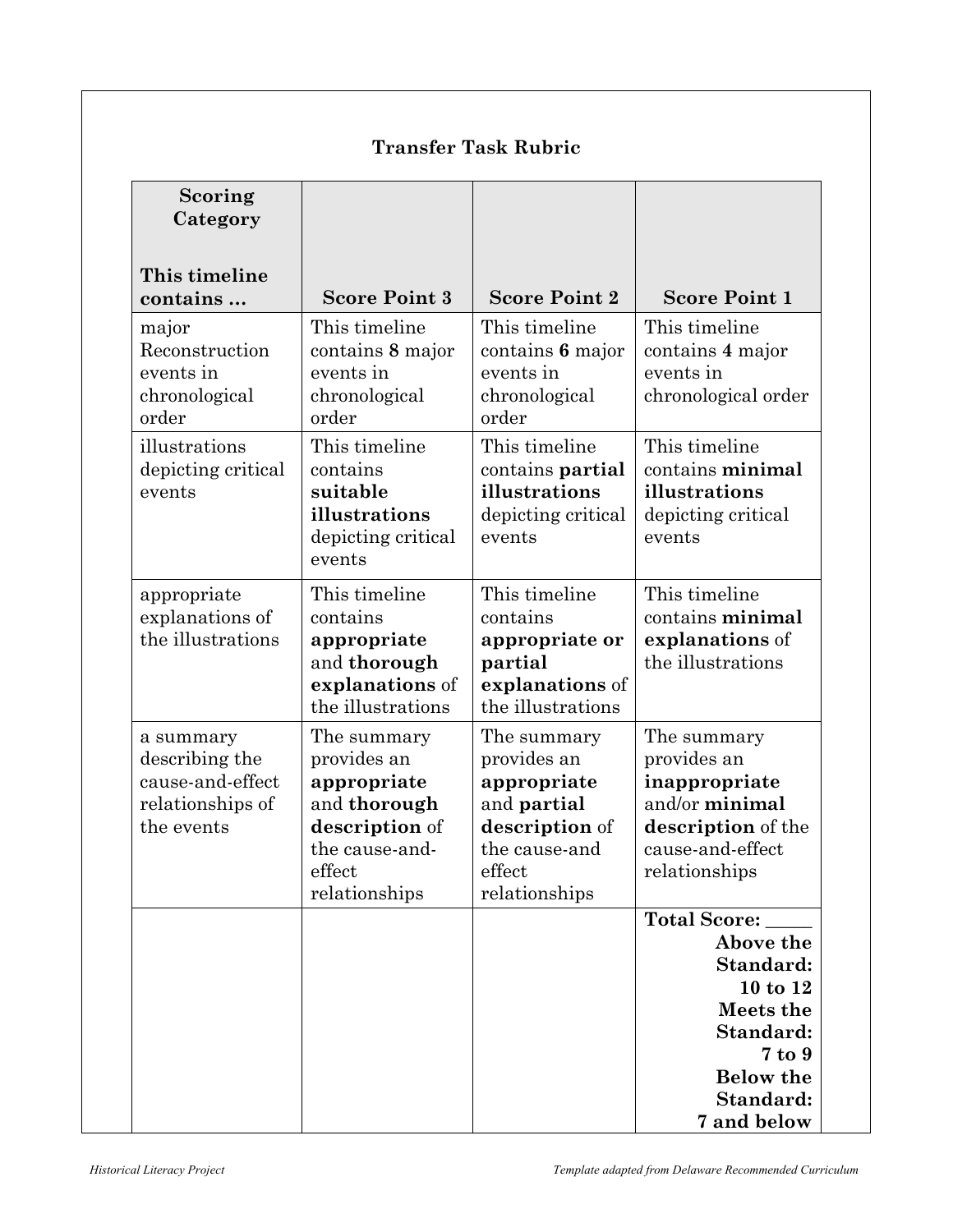**Other Evidence** (This could include tests, quizzes, prompts, student work samples, and observations used to collect diverse evidence of student understanding.)

Formative Assessments conclude each teaching strategy as a Check for Understanding.

**Student Self-Assessment and Reflection (**This should include opportunities for students to monitor their own learning. Ex: reflection journals, learning logs, pre- and post-tests, editing own work.)

When students are required to think about their own learning, to articulate what they understand and what they still need to learn, achievement improves.

– Black and William, 1998; Sternberg, 1996; Young, 2000.

How a teacher uses the information from assessments determines whether that assessment is formative or summative. Formative assessments should be used to direct learning and instruction and are not intended to be graded.

The Checks for Understanding at the end of each instructional strategy should be used as formative assessment and may be used as writing prompts or as small-group or wholeclass discussion. Students should respond to feedback and be given opportunities to improve their work. The rubrics will help teachers frame that feedback.

An interactive notebook or writing log could be used to organize student work and exhibit student growth and reflection.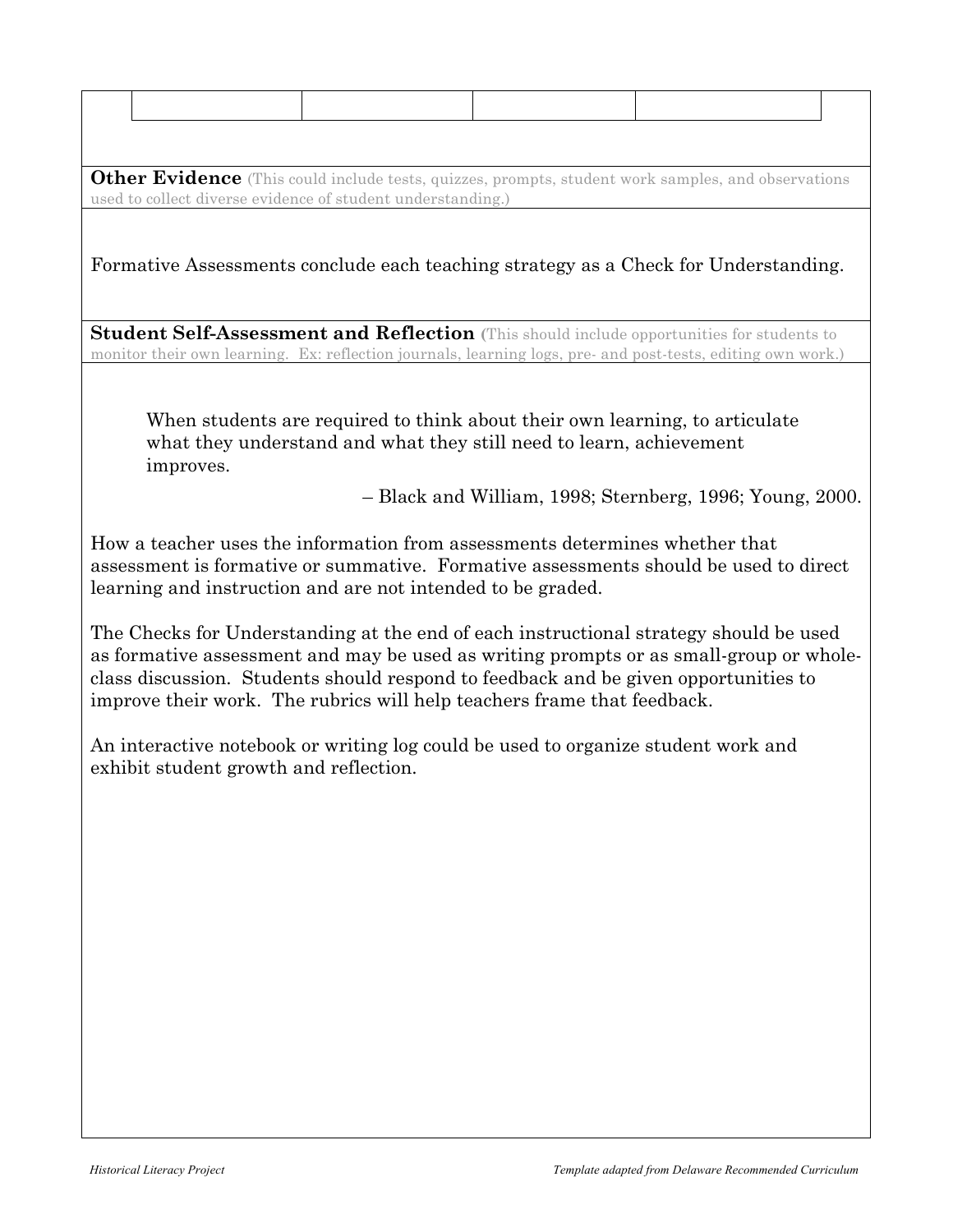# **Stage 3: Learning Plan**

**(Design Learning Activities To Align with Goals and Assessments)**

## **Key learning events needed to achieve unit goals**

(You might consider this the "Procedures" section of your unit plan. Be very specific in describing the procedures you want followed. A unit should consist of 3-5 lessons. This should include instructional activities and learning experiences needed to achieve the desired results (Stage 1) as reflected in the assessment evidence to be gathered (Stage 2).

# Instructional activities and learning experiences needed to align with

**R**

#### $\overline{\phantom{a}}$  instructional elements when designing and  $\overline{\phantom{a}}$ **e** o **W**

**t**

**r**

 $\overline{Di}$  | **o Di**

**r c**

**re nti**

#### $Rhology$  Integration **e**  $\frac{1}{\sqrt{2}}$ **t e ati on Technology Integration**

Useful websites are included and embedded within the lessons. Student use of computers for some strategies is encouraged.

Scaffold in order to acquire information, construct meaning, and

#### **Content Connections a** ude<br>Udenti

<u>**History Standard One 4-5a</u>: Students will study historical event**</u> cause-and–effect factors. within a given time-frame in order to create a chronology and identify related **<u>History Standard One 4-5a</u>: Students will study historical events and persons** 

**ELA 1.3 (4-6):** Writers will produce examples that illustrate the following discourse classifications: by the completion of the grade, w write persuasive, informative, and expressive pieces. **/** discourse classifications: by the completion of the grade, writers will be able to

ELA 2.3c (5-12): Using appropriate texts, students will be able to self-monitor  $\overline{a}$ o **reread** unknown vocabulary) to enhance understanding or oral and written text - use a graphic organizer or other note taking technique to record important ideas d **e** ruc **or information** e **comprehension while readying by (c) taking appropriate actions (e.g., b** rereading to make sense, adjusting rate of reading, seeking the meaning of tio

**The weap**, seems, and stripped and  $\alpha$  is an adverse the matrice of the stripped  $\alpha$ , developing and using procedures to gather information and ideas; developing of the para management of games internative and following a process for research completion **old way of the life. The internal were useful way the state were used when** r  $\overline{1}$ identify, locate, and select sources of information relevant to a defined need by w and following a process for research completion n <u>ELA 3.1a2 (2-12):</u> By the completion of the grade, students will be able to

**no personal property left. Many families had difficulty rebuilding** 

**u**

o

den